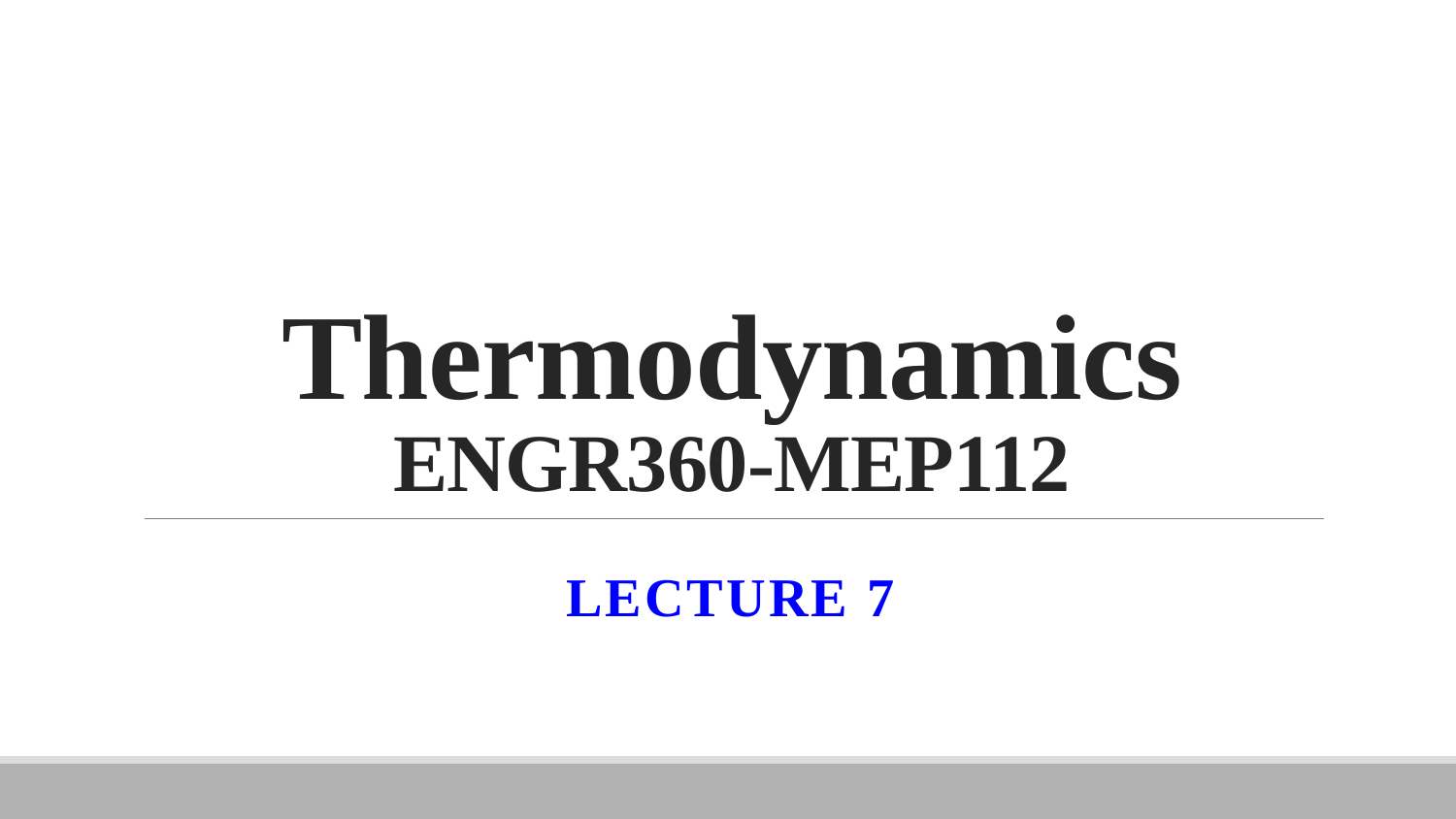## **Objectives:**

- **1. Conservation of mass principle.**
- **2. Conservation of energy principle applied to control volumes (first law of thermodynamics).**
- **3. Energy balance of common steady-flow devices such as nozzles, diffusers, compressors, turbines, throttling valves, mixing chambers and heat exchangers.**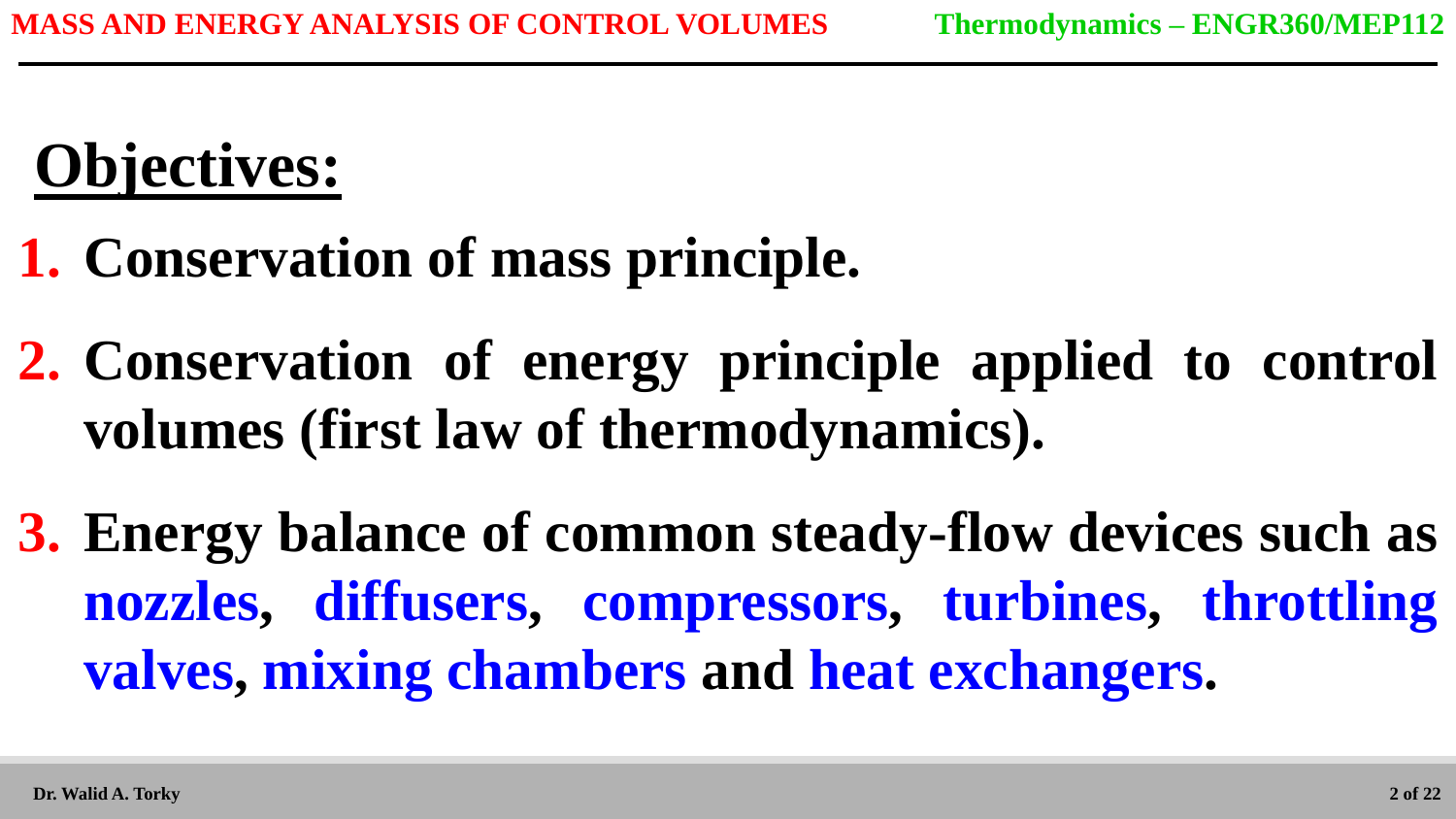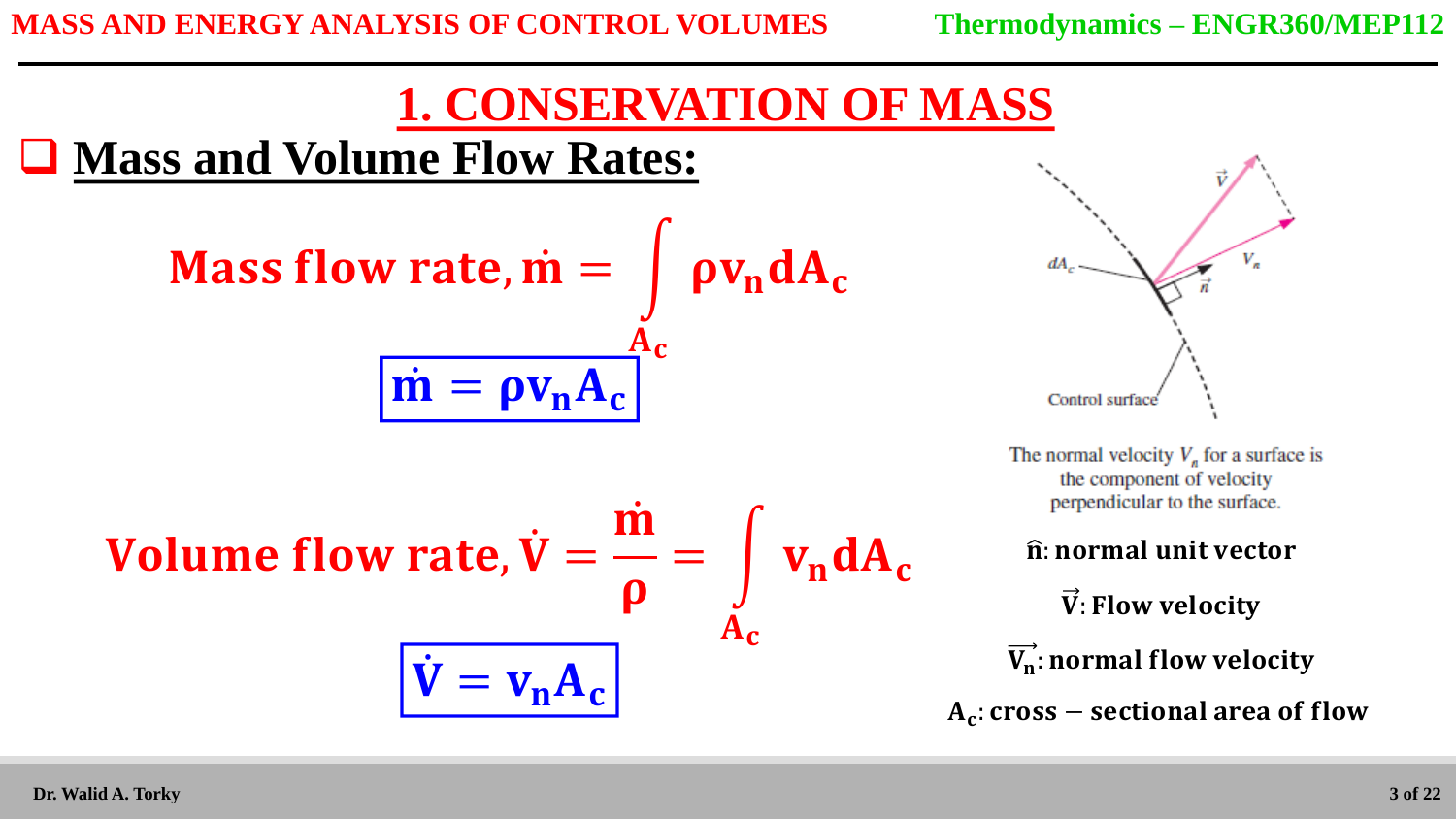### **1. CONSERVATION OF MASS**

### **Conservation of Mass Principle:**

**The conservation of mass principle for a control volume can be expressed as:**  The net mass transfer to or from a control volume during a time interval  $\Delta t$  is equal to the net change (increase or decrease) in the total mass within the *control volume during t. That is,*

**Total mass** entering the CV during ∆t − **Total mass** leaving the CV during ∆t = Net change in mass within CV during ∆t

$$
\sum m_{in}\Big|_{CS} - \sum m_{out}\Big|_{CS} = \Delta m_{CV}
$$

**In a rate form:**

$$
\sum \dot{m}_{in} \Big|_{CS} - \sum \dot{m}_{out} \Big|_{CS} = \frac{dm_{CV}}{dt}
$$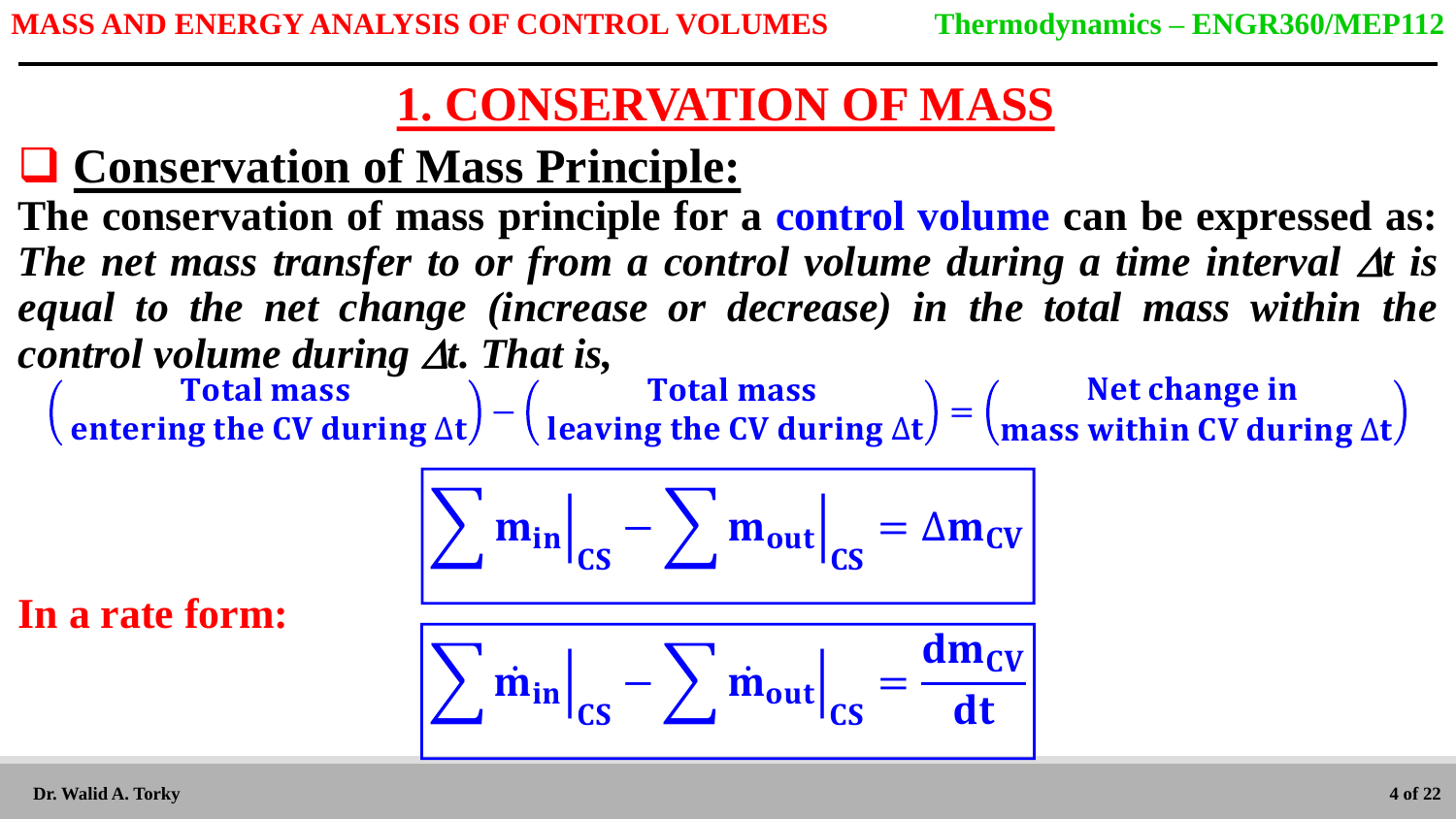### **1. CONSERVATION OF MASS**

$$
\frac{dm_{CV}}{dt} = \frac{d(\rho V_{CV})}{dt} = \frac{d}{dt} \int_{CV} (\rho dV + V d\rho)
$$

o **The rate of change of the mass within the control volume (CV) is due to the change of its volume dV and the change of the density of the fluid .**

o dmcv dt  $= 0$  if there is no change in volume **dV** and no change in **density .**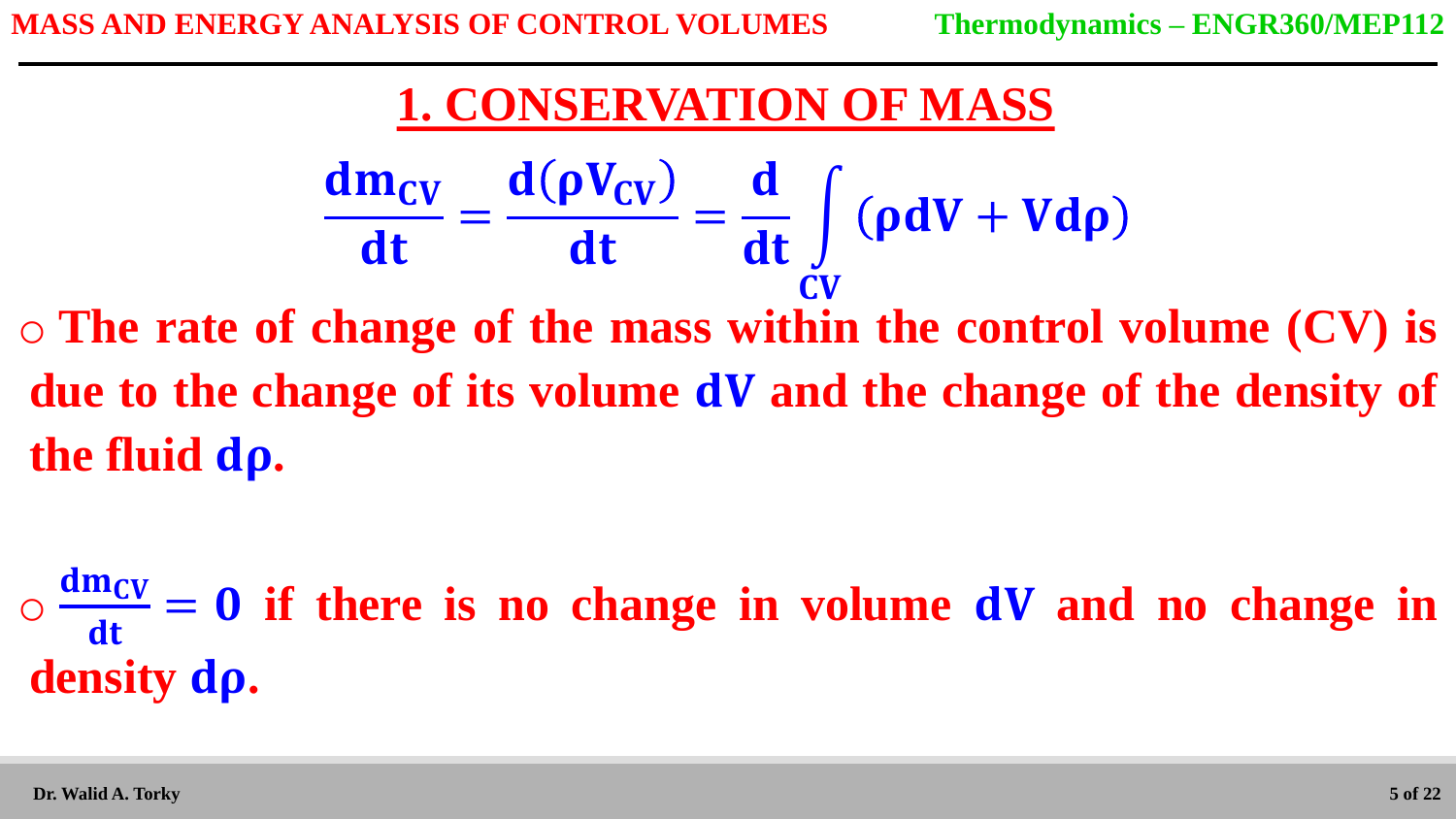

**During a steady-flow process, the total amount of mass contained within a control volume does not change with time**  $(m_{CV} = constant)$ **.** 

$$
\sum \dot{m}_{in}\Big|_{CS} = \sum \dot{m}_{out}\Big|_{CS}
$$

 $\circ$  For steady-incompressible flow, i.e  $\rho$  = constant:

$$
\sum \dot{V}_{in}\Big|_{CS} = \sum \dot{V}_{out}\Big|_{CS}
$$



Conservation of mass principle for a twoinlet-one-outlet steady-flow system.  $\dot{m}_2 = 2$  kg/s  $V_2 = 0.8$  m<sup>3</sup>/s Air compressor  $m_1 = 2 \text{ kg/s}$  $V_1 = 1.4$  m<sup>3</sup>/s

During a steady-flow process, volume flow rates are not necessarily conserved although mass flow rates are.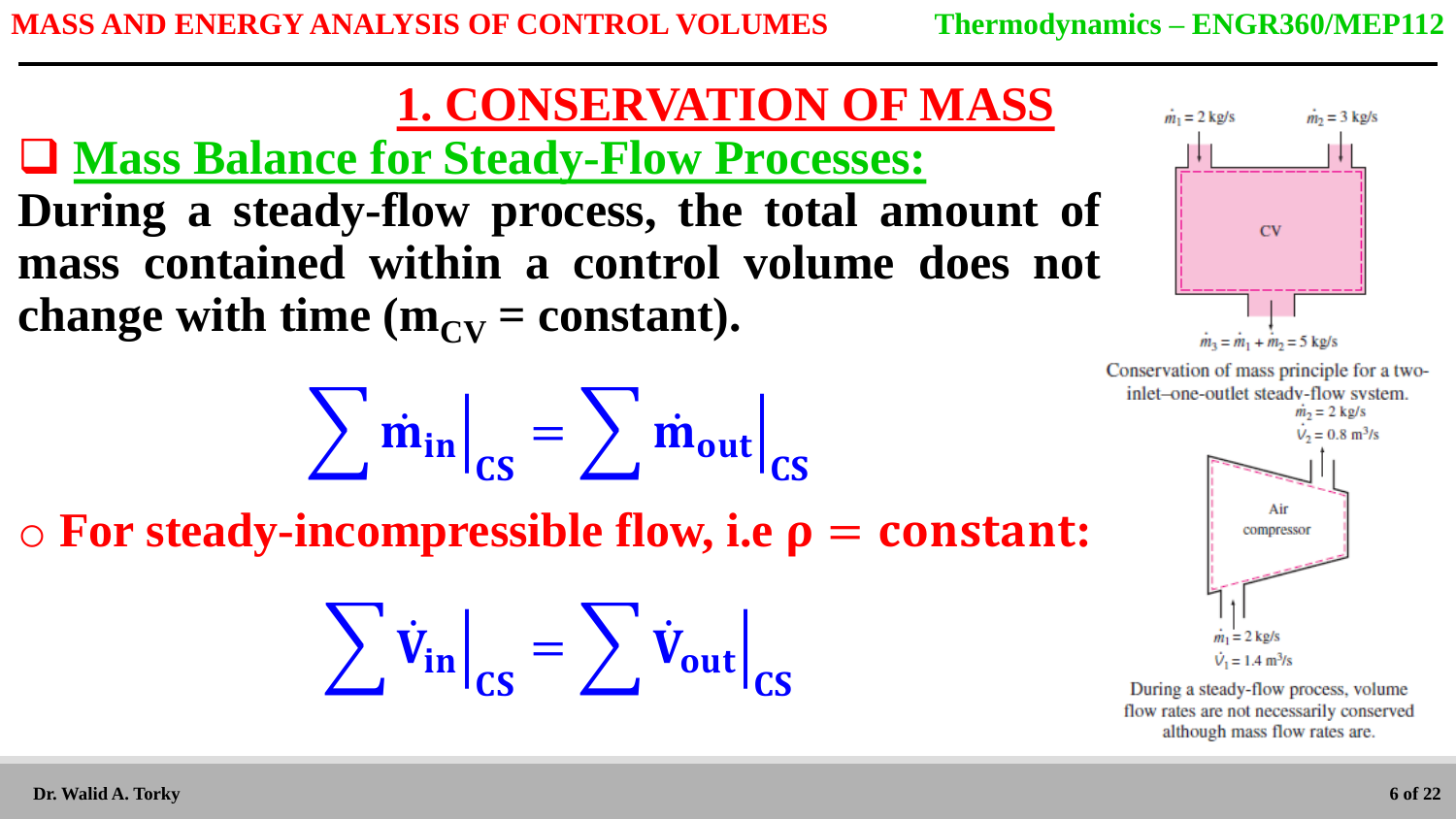### **2. FLOW WORK AND THE ENERGY OF A FLOWING FLUID**

 **Unlike closed systems, control volumes involve mass flow across their boundaries, and some work is required to push the mass into or out of the control volume. This work is known as the** *flow work***, or** *flow energy***, and is necessary to maintain a continuous flow through a control volume.**

$$
W_{flow} = F.L = p.A.L = pV(J)
$$
  

$$
w_{flow} = p v (J/kg)
$$



Schematic for flow work.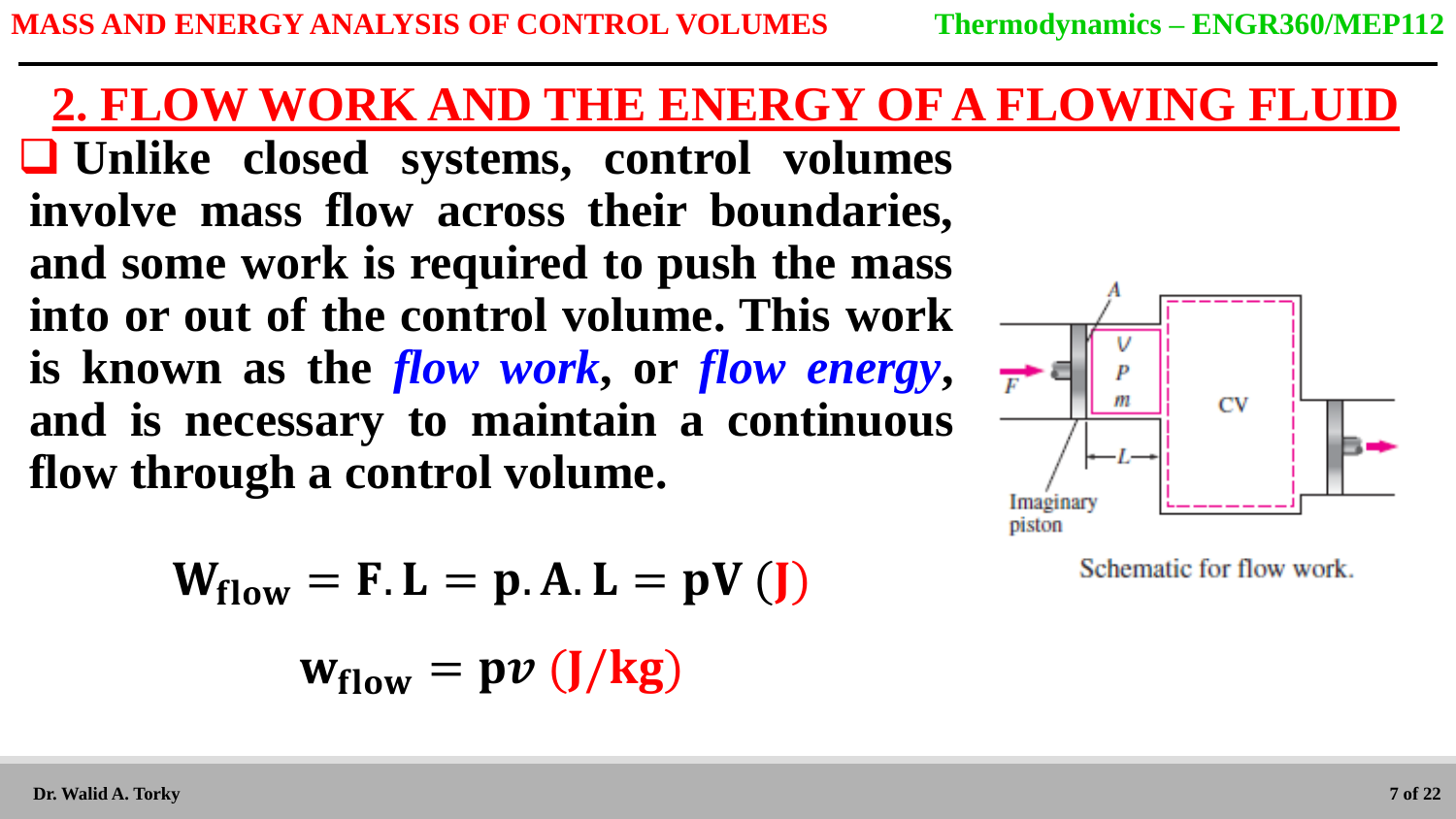**For closed system: 2. FLOW WORK AND THE ENERGY OF A FLOWING FLUID**

 $e = u + k e + p e$  **For open system (control volume): The energy contained in a flowing fluid is**   $\theta = e +$  $pv = pv + u + ke + pe$ **flow work**  $\theta = h + k e + p e$ 

**Energy Transport by Mass:** 

 $\circ$  Amount of energy transport:

 $\circ$  **Rate of energy transport:** 

$$
E_{mass} = m\theta = m(h + ke + pe)
$$

$$
\dot{E}_{\text{mass}} = \dot{m}\theta = \dot{m}(h + ke + pe)
$$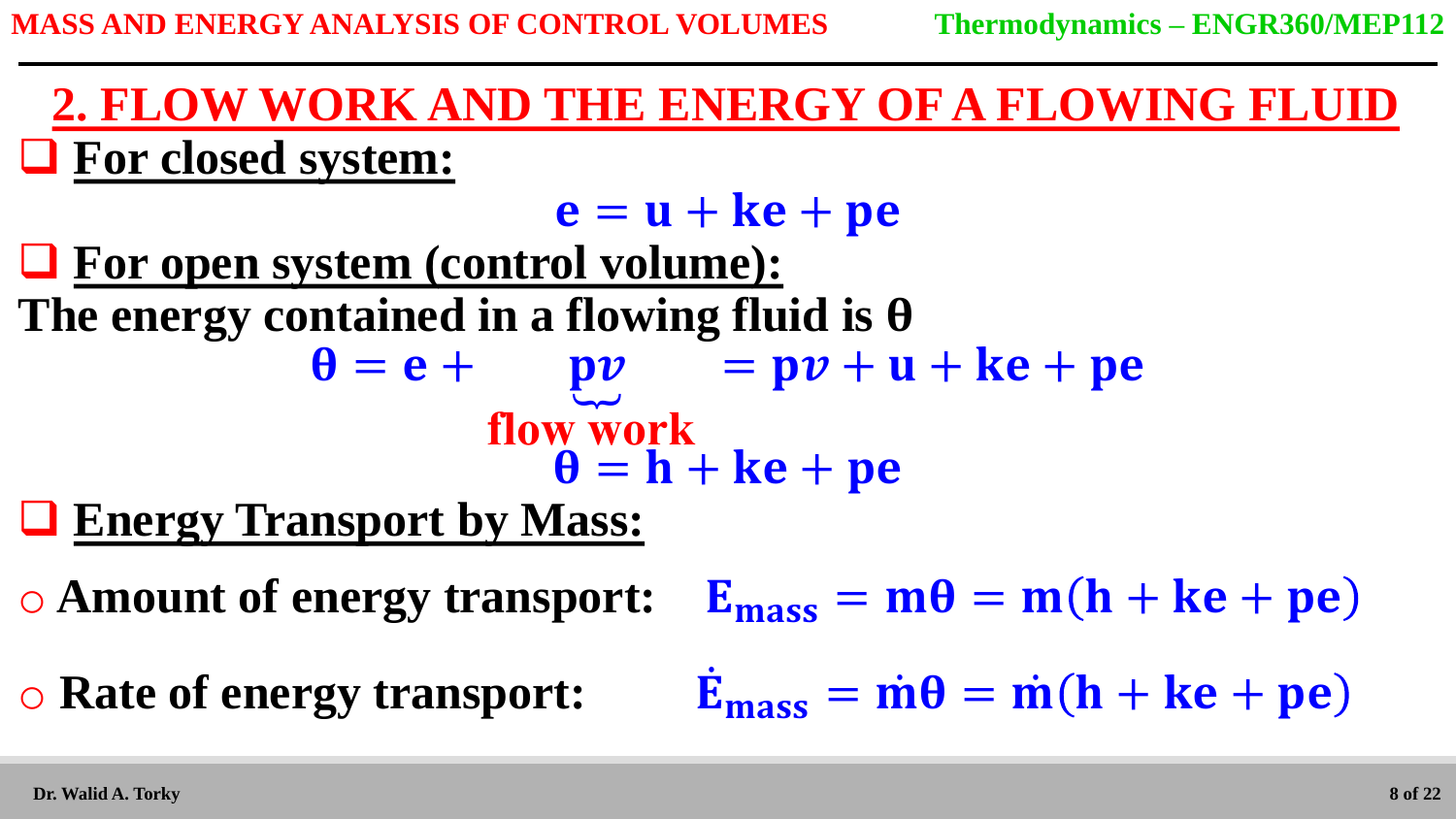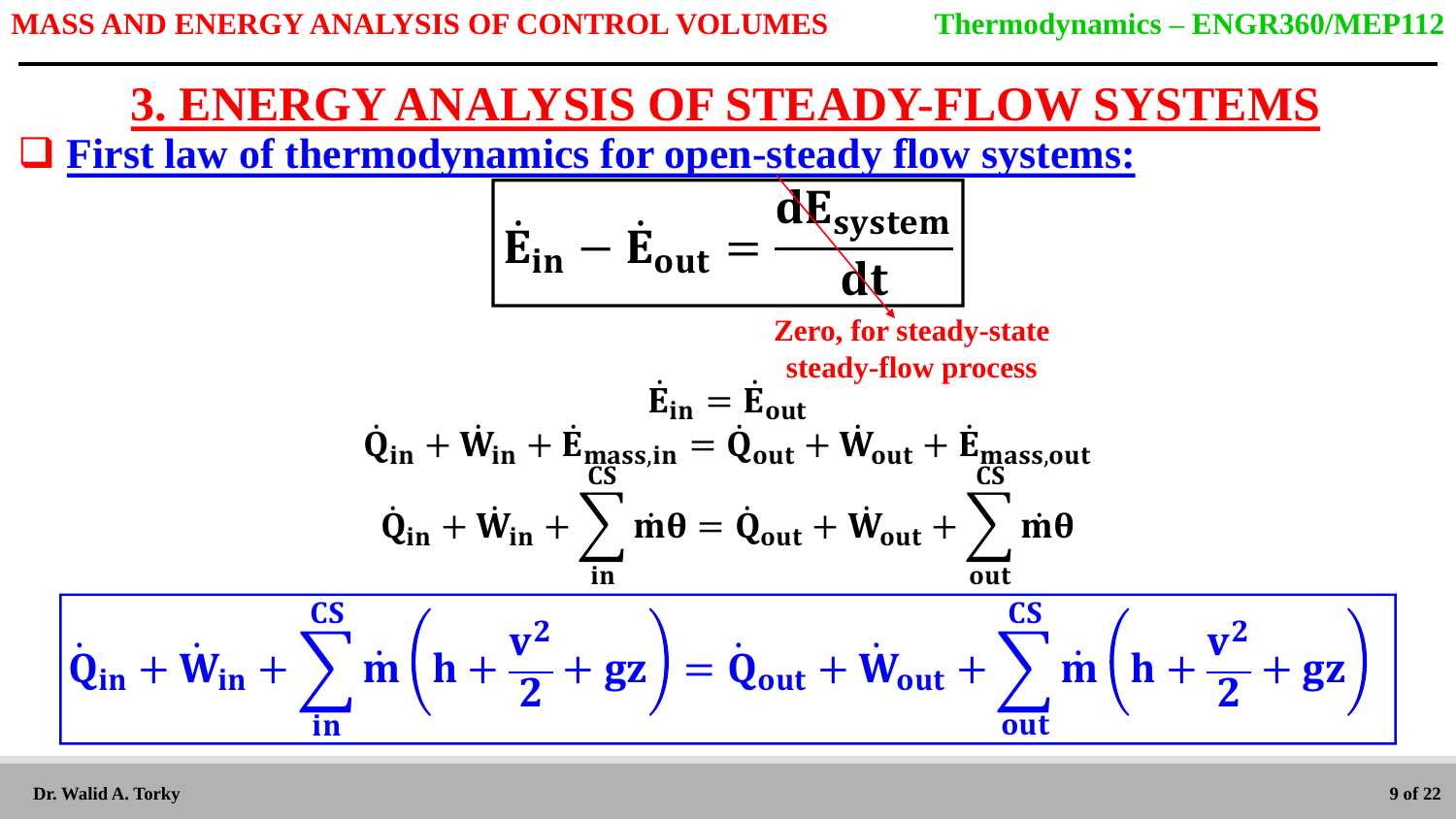#### **Special cases: 3. ENERGY ANALYSIS OF STEADY-FLOW SYSTEMS**

1. Single stream 
$$
(\dot{m}_{in} = \dot{m}_{out} = \dot{m}i
$$
  
\n $\dot{Q}_{in} + \dot{W}_{in} + \dot{m} \left( h_{in} + \frac{v_{in}^2}{2} + gz_{in} \right) = \dot{Q}_{out} + \dot{W}_{out} + \dot{m} \left( h_{out} + \frac{v_{out}^2}{2} + gz_{out} \right)$ 

- **2. Single stream per unit (single stream per unit mass per unit time):**  $q_{in} + w_{in} + h_{in} +$  $\overline{\mathbf{v_{in}^2}}$  $\overline{\mathbf{2}}$  $+ g z_{in} = q_{out} + w_{out} + h_{out} +$  $\overline{\mathbf{v_{out}^2}}$  $\overline{\mathbf{2}}$  $+$   $g_{\text{Z}_{\text{out}}}$
- **<u>Single stream per unit in with negligible kinetic and potential energies:</u>**  $\mathbf{q}_{\text{in}} + \mathbf{w}_{\text{in}} + \mathbf{h}_{\text{in}} = \mathbf{q}_{\text{out}} + \mathbf{w}_{\text{out}} + \mathbf{h}_{\text{out}}$

**or**

$$
(\mathbf{q}_{in} - \mathbf{q}_{out}) + (\mathbf{w}_{in} - \mathbf{w}_{out}) = \mathbf{h}_{out} - \mathbf{h}_{in}
$$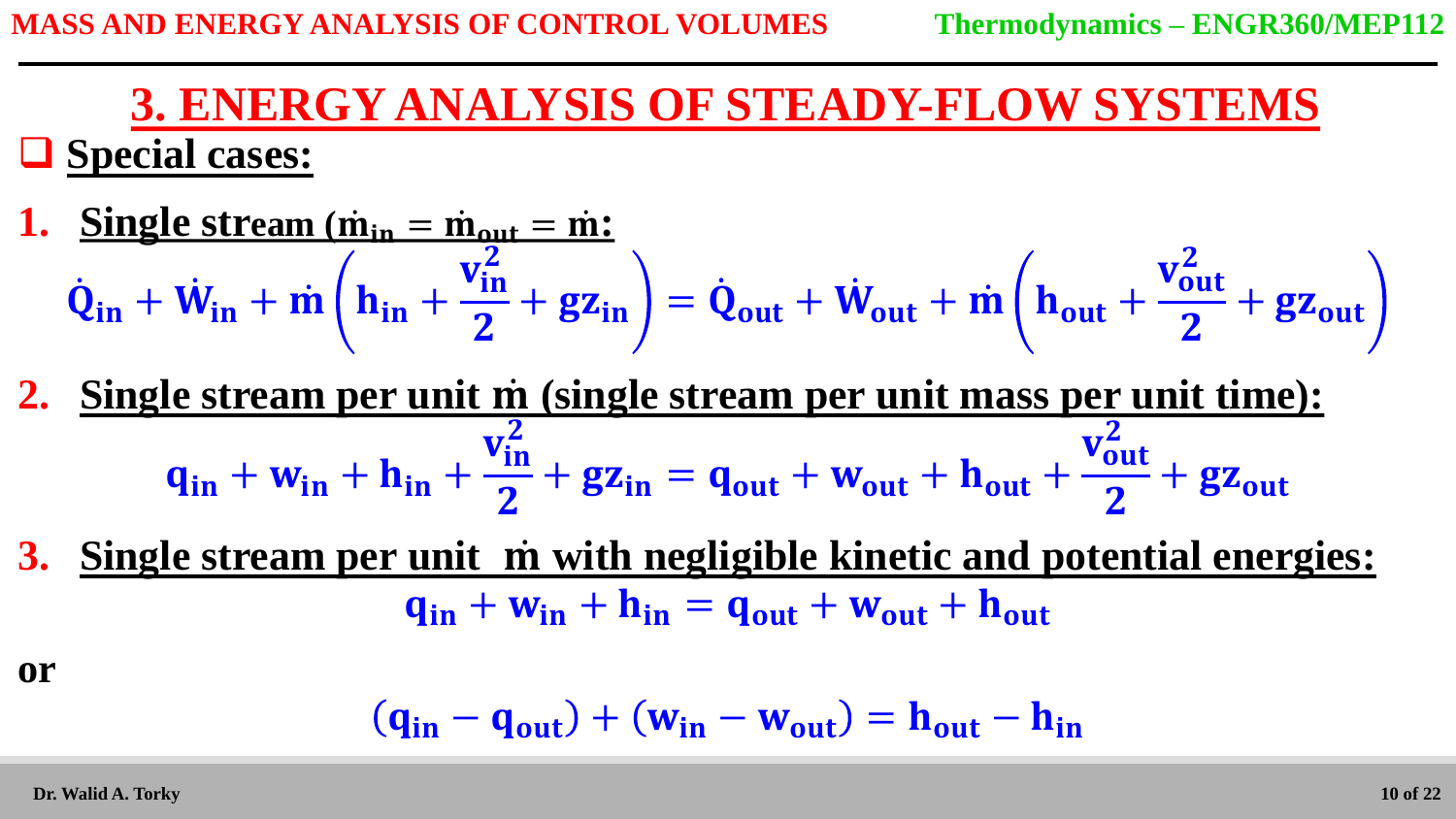### **Nozzle:**

- *Nozzle* **is a device that increases the velocity of a fluid at the expense of its pressure.**
- *Nozzle* **can be used with compressible or incompressible fluid flow.**
- **Energy balance for single stream:**

$$
\dot{Q}_{in} + \dot{W}_{in} + \dot{m}_{in} \left( h_{in} + \frac{v_{in}^2}{2} + gz_{in} \right) = \dot{Q}_{out} + \dot{W}_{out} + \dot{m}_{out} \left( h_{out} + \frac{v_{out}^2}{2} + gz_{out} \right)
$$

$$
(\dot{Q}_{in} - \dot{Q}_{out}) = \dot{m} \left[ (h_2 - h_1) + \left( \frac{v_2^2 - v_1^2}{2} \right) + g(z_2 - z_1) \right]
$$

**For single stream and neglected change in potential energy:**

$$
\left( \dot{Q}_{in} - \dot{Q}_{out} \right) = \dot{m} \left[ (h_2 - h_1) + \binom{v_2^2 - v_1^2}{2} \right]
$$

**For single stream, neglected change in potential energy and adiabatic nozzle:**

$$
(h_2 - h_1) = \left(\frac{v_1^2 - v_2^2}{2}\right)
$$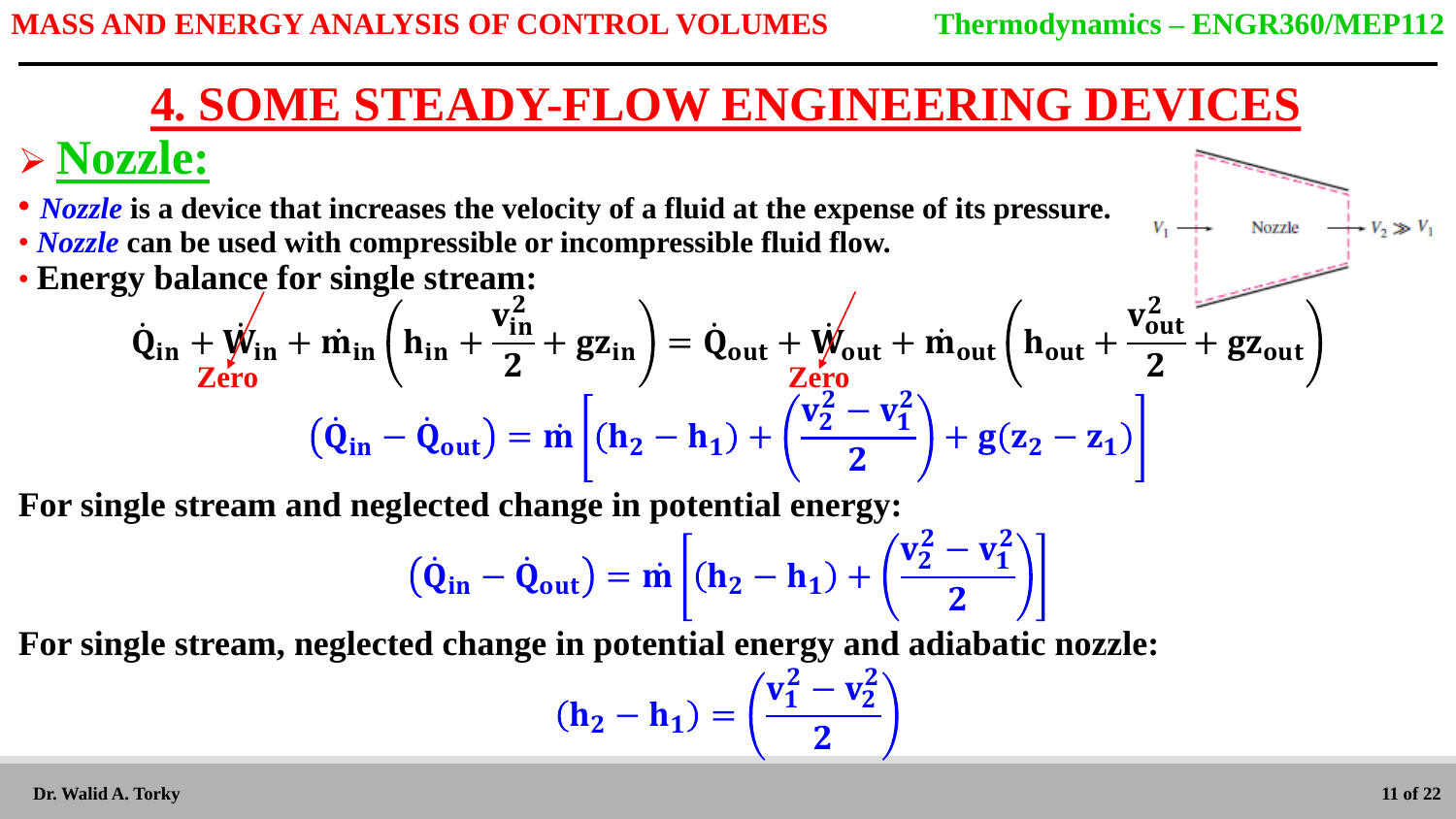Diffuser

### **4. SOME STEADY-FLOW ENGINEERING DEVICES**

### **Diffuser:**

• *Diffuser* **is a device that increases the pressure of a fluid by slowing it down.** • *Diffuser* **can be used with compressible or incompressible fluid flow.**

• **Energy balance for single stream:**

$$
\dot{Q}_{in} + \dot{W}_{in} + \dot{m}_{in} \left( h_{in} + \frac{v_{in}^2}{2} + gz_{in} \right) = \dot{Q}_{out} + \dot{W}_{out} + \dot{m}_{out} \left( h_{out} + \frac{v_{out}^2}{2} + gz_{out} \right)
$$

$$
(\dot{Q}_{in} - \dot{Q}_{out}) = \dot{m} \left[ (h_2 - h_1) + \left( \frac{v_2^2 - v_1^2}{2} \right) + g(z_2 - z_1) \right]
$$

**For single stream and neglected change in potential energy:**

$$
\left( \dot{Q}_{in} - \dot{Q}_{out} \right) = \dot{m} \left[ (h_2 - h_1) + \left( \frac{v_2^2 - v_1^2}{2} \right) \right]
$$

**For single stream, neglected change in potential energy and adiabatic diffuser:**

$$
(h_2 - h_1) = \left(\frac{v_1^2 - v_2^2}{2}\right)
$$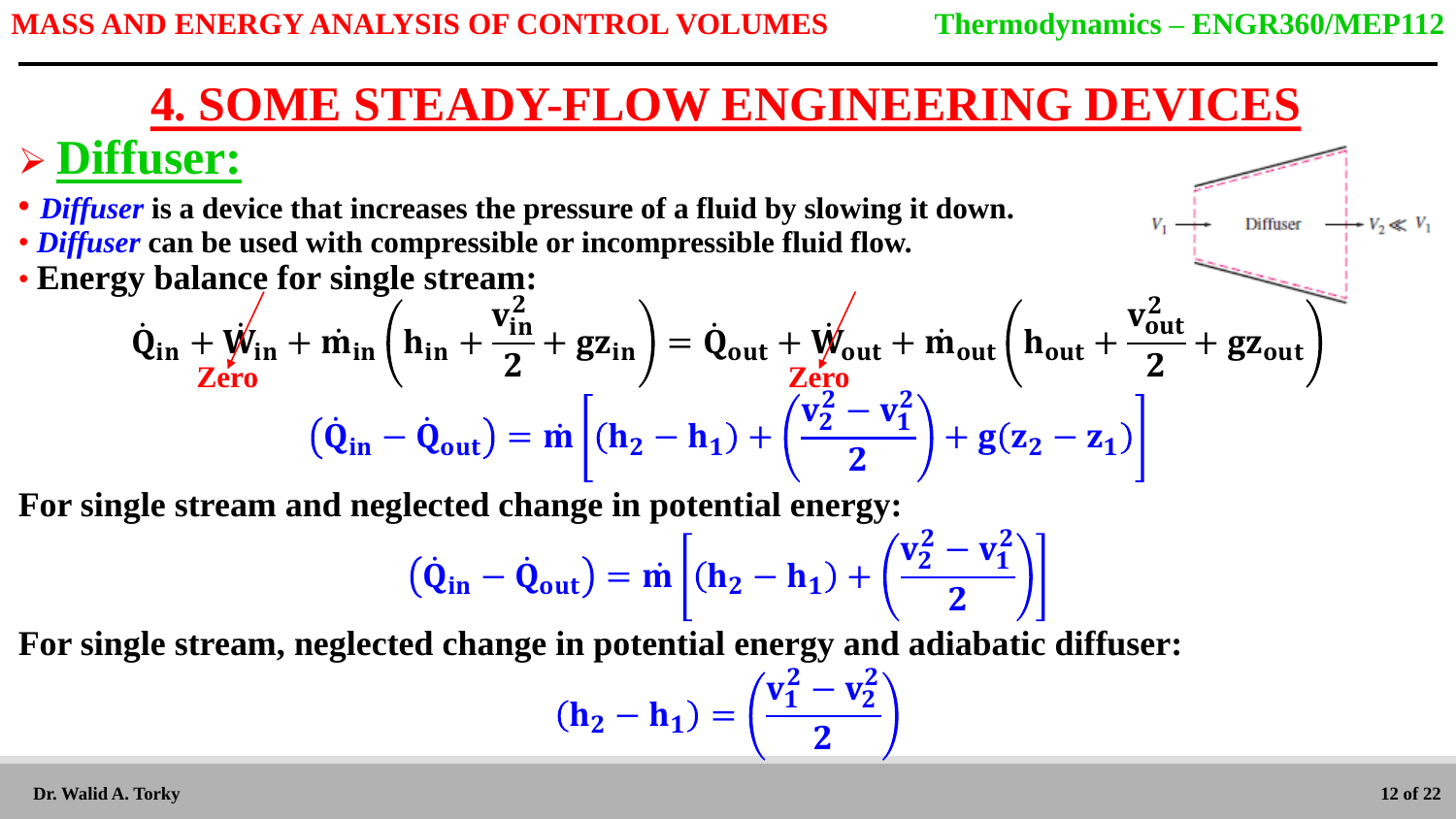**TURBINE** 

### **4. SOME STEADY-FLOW ENGINEERING DEVICES**

### **Turbine:**

- *Turbine* **is a device that produces power from the fluid.**
- *Gas turbine, steam turbine and wind turbine* **use a compressible fluid flow.**
- *Water turbine* **uses an incompressible fluid flow.**
- **Energy balance for single stream fluid flow:**

$$
\dot{Q}_{in} + \dot{W}_{in} + \dot{m}_{in} \left( h_{in} + \frac{v_{in}^2}{2} + gz_{in} \right) = \dot{Q}_{out} + \dot{W}_{out} + \dot{m}_{out} \left( h_{out} + \frac{v_{out}^2}{2} + gz_{out} \right)^{P_2 T_2 V_{2,2}} \n\left( \dot{Q}_{in} - \dot{Q}_{out} \right) - \dot{W}_{out} = \dot{m} \left[ (h_2 - h_1) + \left( \frac{v_2^2 - v_1^2}{2} \right) + g(z_2 - z_1) \right]
$$

**For single stream and neglected change in potential energy:**

$$
(\dot{Q}_{in} - \dot{Q}_{out}) - \dot{W}_{out} = \dot{m} \left[ (\mathbf{h}_2 - \mathbf{h}_1) + \left( \frac{v_2^2 - v_1^2}{2} \right) \right]
$$

**For single stream, neglected change in potential energy and adiabatic turbine:**

$$
\dot{W}_{out} = \dot{m} \left[ (\mathbf{h}_1 - \mathbf{h}_2) + \left( \frac{v_1^2 - v_2^2}{2} \right) \right]
$$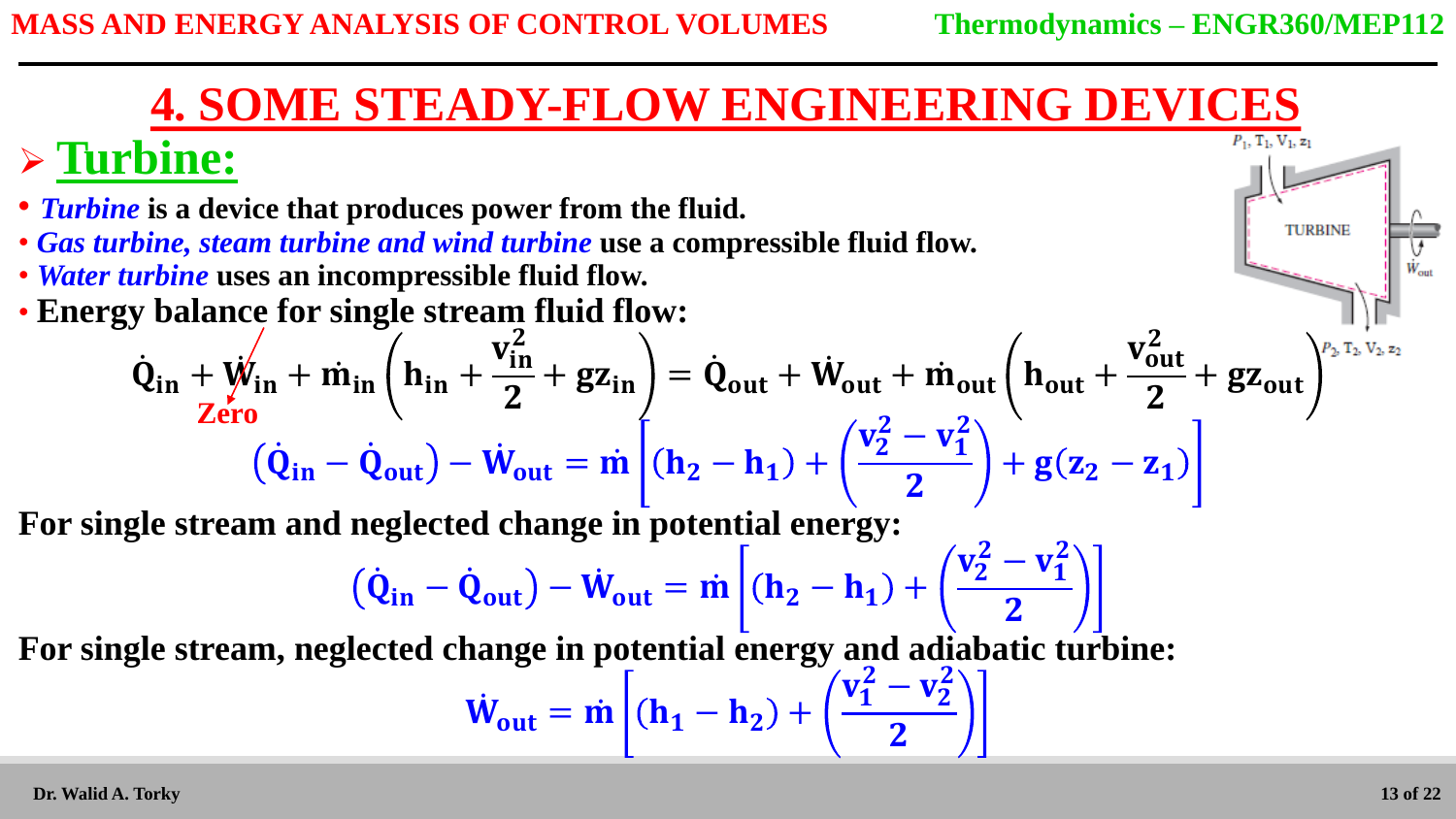#### **4. SOME STEADY-FLOW ENGINEERING DEVICES Turbine:** • **Energy balance for single stream-***incompressible* **fluid flow: TURBINE**  $\Delta \mathbf{p}$  $\Delta h =$  $\boldsymbol{\rho}$  $v_2^2 - v_1^2$  $P_2$ ,  $T_2$ ,  $V_2$ ,  $z_1$  $\mathbf{p}_2-\mathbf{p}_1$  $\dot{\mathbf{Q}}_{in} - \dot{\mathbf{Q}}_{out}$  –  $\dot{\mathbf{W}}_{out} = \dot{\mathbf{m}}$ +  $+ g(z_2 - z_1)$  $\boldsymbol{\rho}$  $\overline{\mathbf{2}}$

**For single stream and neglected change in potential energy:**

$$
\left(\dot{Q}_{in}-\dot{Q}_{out}\right)-\dot{W}_{out}=\dot{m}\left[\left(\frac{p_2-p_1}{\rho}\right)+\left(\frac{v_2^2-v_1^2}{2}\right)\right]
$$

**For single stream, neglected change in potential energy and adiabatic turbine:**

$$
\dot{W}_{out} = \dot{m} \left[ \left( \frac{p_1 - p_2}{\rho} \right) + \left( \frac{v_1^2 - v_2^2}{2} \right) \right]
$$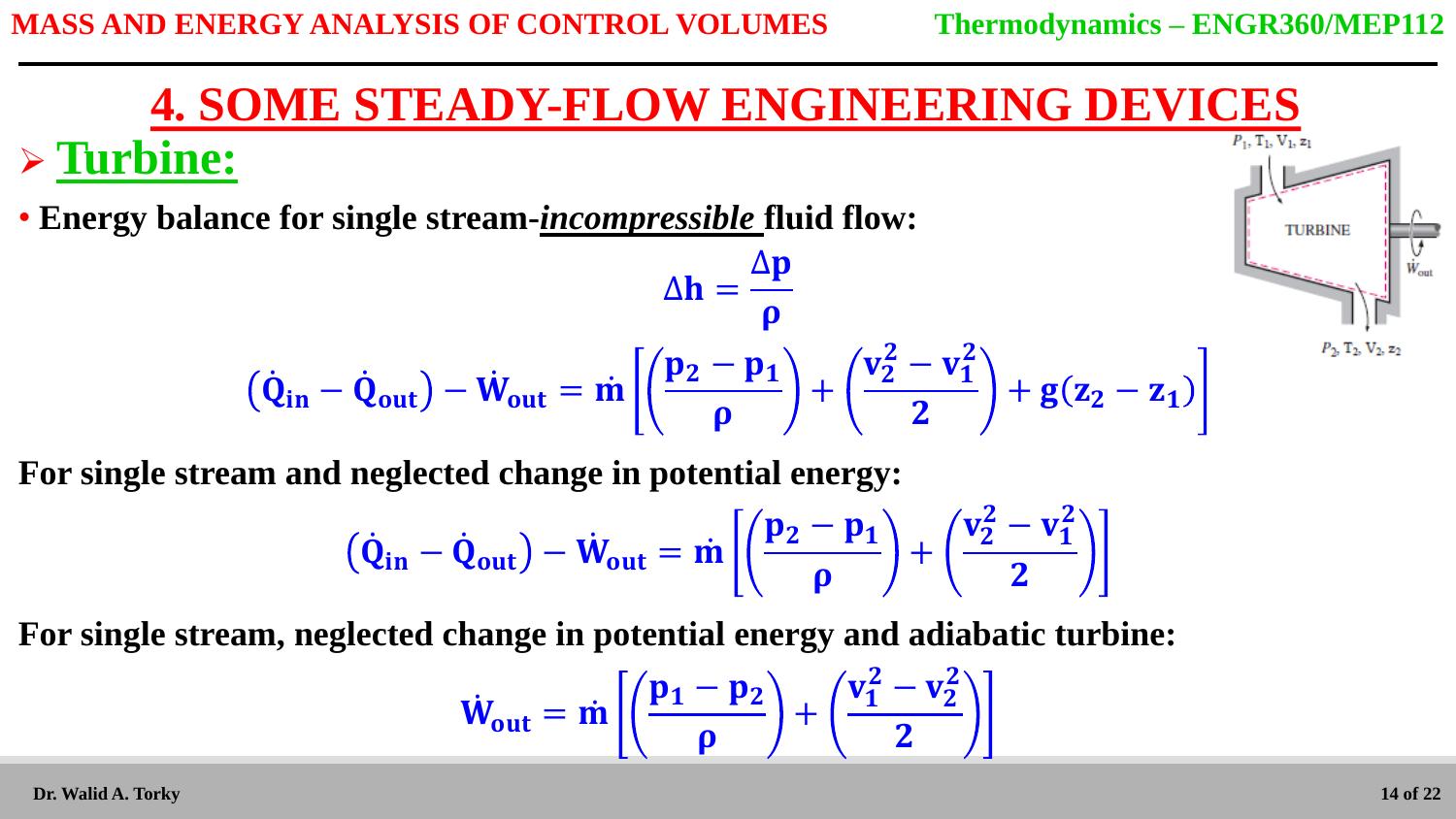Compressor

#### $\dot{\mathbf{Q}}$ **4. SOME STEADY-FLOW ENGINEERING DEVICES**

### **Compressor:**

 $\dot{\mathbf{Q}}$ 

• *Compressor* **is a device that delivers power to a compressible fluid.**

• **Energy balance for single stream-***compressible* **fluid flow:**

$$
i_{n} + \dot{W}_{in} + \dot{m}_{in} \left( h_{in} + \frac{v_{in}^{2}}{2} + g z_{in} \right) = \dot{Q}_{out} + \dot{W}_{out} + \dot{m}_{out} \left( h_{out} + \frac{v_{out}^{2} + f f_{out}}{2} + g z_{out} \right)
$$

$$
(\dot{Q}_{in} - \dot{Q}_{out}) + \dot{W}_{in} = \dot{m} \left[ (h_{2} - h_{1}) + \left( \frac{v_{2}^{2} - v_{1}^{2}}{2} \right) + g(z_{2} - z_{1}) \right]
$$

**For single stream and neglected change in potential energy:**

$$
\left( \dot{Q}_{in} - \dot{Q}_{out} \right) + \dot{W}_{in} = \dot{m} \left[ (h_2 - h_1) + \left( \frac{v_2^2 - v_1^2}{2} \right) \right]
$$

**For single stream, neglected change in potential energy and adiabatic compressor:**

$$
\dot{W}_{in} = \dot{m} \left[ (\mathbf{h}_2 - \mathbf{h}_1) + \left( \frac{v_2^2 - v_1^2}{2} \right) \right]
$$

 $P_2$ ,  $T_2$  and  $V_2$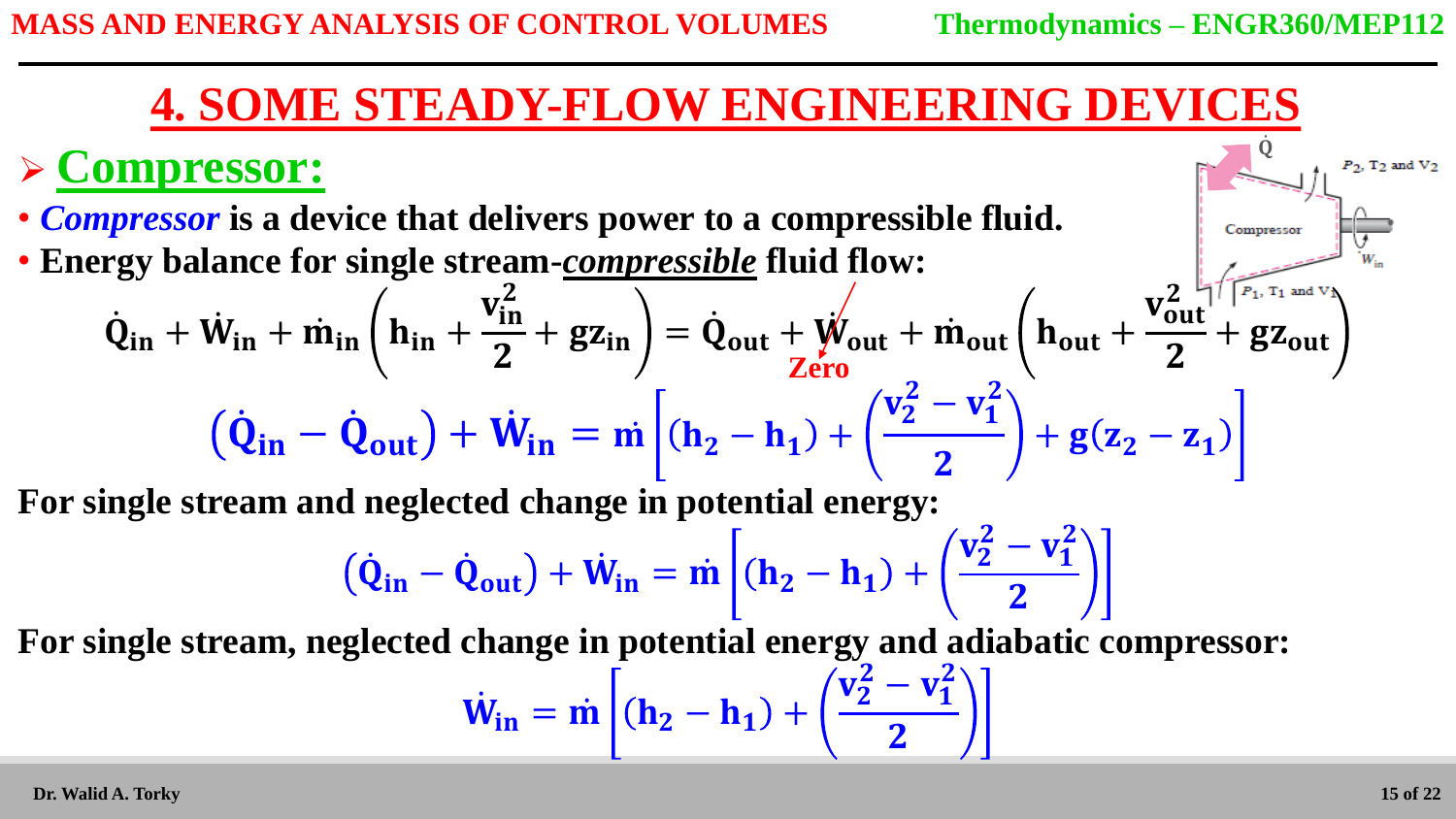### **Pump:**

 $Q_i$ 

- *Pump* **is a device that delivers power to an incompressible fluid.**
- **Energy balance for single stream-***incompressible* **fluid flow:**

$$
i_{n} + \dot{W}_{in} + \dot{m}_{in} \left( h_{in} + \frac{v_{in}^{2}}{2} + gz_{in} \right) = \dot{Q}_{out} + \dot{W}_{out} + \dot{m}_{out} \left( h_{out} + \frac{v_{out}^{2}}{2} + gz_{out} \right)
$$

$$
(\dot{Q}_{in} - \dot{Q}_{out}) + \dot{W}_{in} = \dot{m} \left[ \left( \frac{p_{2} - p_{1}}{\rho} \right) + \left( \frac{v_{2}^{2} - v_{1}^{2}}{2} \right) + g(z_{2} - z_{1}) \right]
$$

**For single stream and neglected change in potential energy:**

$$
\left(\dot{Q}_{in}-\dot{Q}_{out}\right)+\dot{W}_{in}=\dot{m}\left[\left(\frac{p_2-p_1}{\rho}\right)+\left(\frac{v_2^2-v_1^2}{2}\right)\right]
$$

**For single stream, neglected change in potential energy and adiabatic pump:**

$$
\dot{W}_{in}=\dot{m}\left[\left(\frac{p_2-p_1}{\rho}\right)+\left(\frac{v_2^2-v_1^2}{2}\right)\right]
$$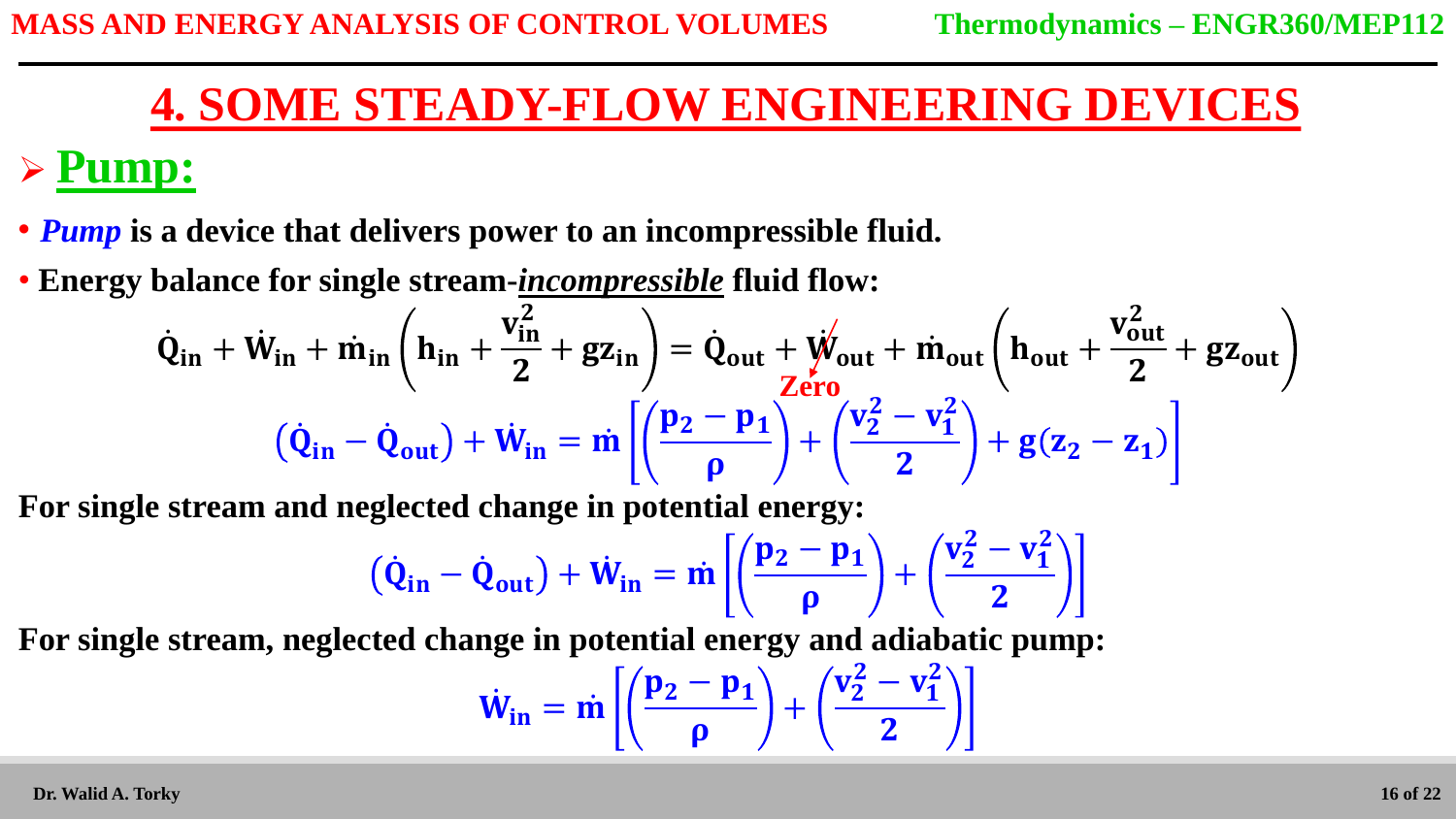### **Throttling valve:**

- *Throttling valves* **are any kind of flow-restricting devices that cause a significant pressure drop in the fluid.**
- *Throttling valves* **can be used with compressible or incompressible fluid flow.**
- **Energy balance for single stream fluid flow:**

$$
\dot{Q}_{in} + \dot{W}_{in} + \dot{m}_{in} \left( h_{in} + \frac{v_{in}^2}{2} + gz_{in} \right) = \dot{Q}_{out} + \dot{W}_{out} + \dot{m}_{out} \left( h_{out} + \frac{v_{out}^2}{2} + gz_{out} \right)
$$
\n
$$
(\dot{Q}_{in} - \dot{Q}_{out}) = \dot{m} \left[ (h_2 - h_1) + \left( \frac{v_2^2 - v_1^2}{2} \right) + g(z_2 - z_1) \right]
$$

 $v_1^2 - v_2^2$ 

 $\overline{\mathbf{2}}$ 

**For single stream and neglected change in potential energy:**

$$
(\dot{\mathbf{Q}}_{in} - \dot{\mathbf{Q}}_{out}) = \dot{m} \left[ (\mathbf{h}_2 - \mathbf{h}_1) + \left( \frac{v_2^2 - v_1^2}{2} \right) \right]
$$

**) =** 





 $(b)$  A porous plug

 $(c)$  A capillary tube

**For single stream, neglected change in potential energy and adiabatic:**

**Dr. Walid A. Torky**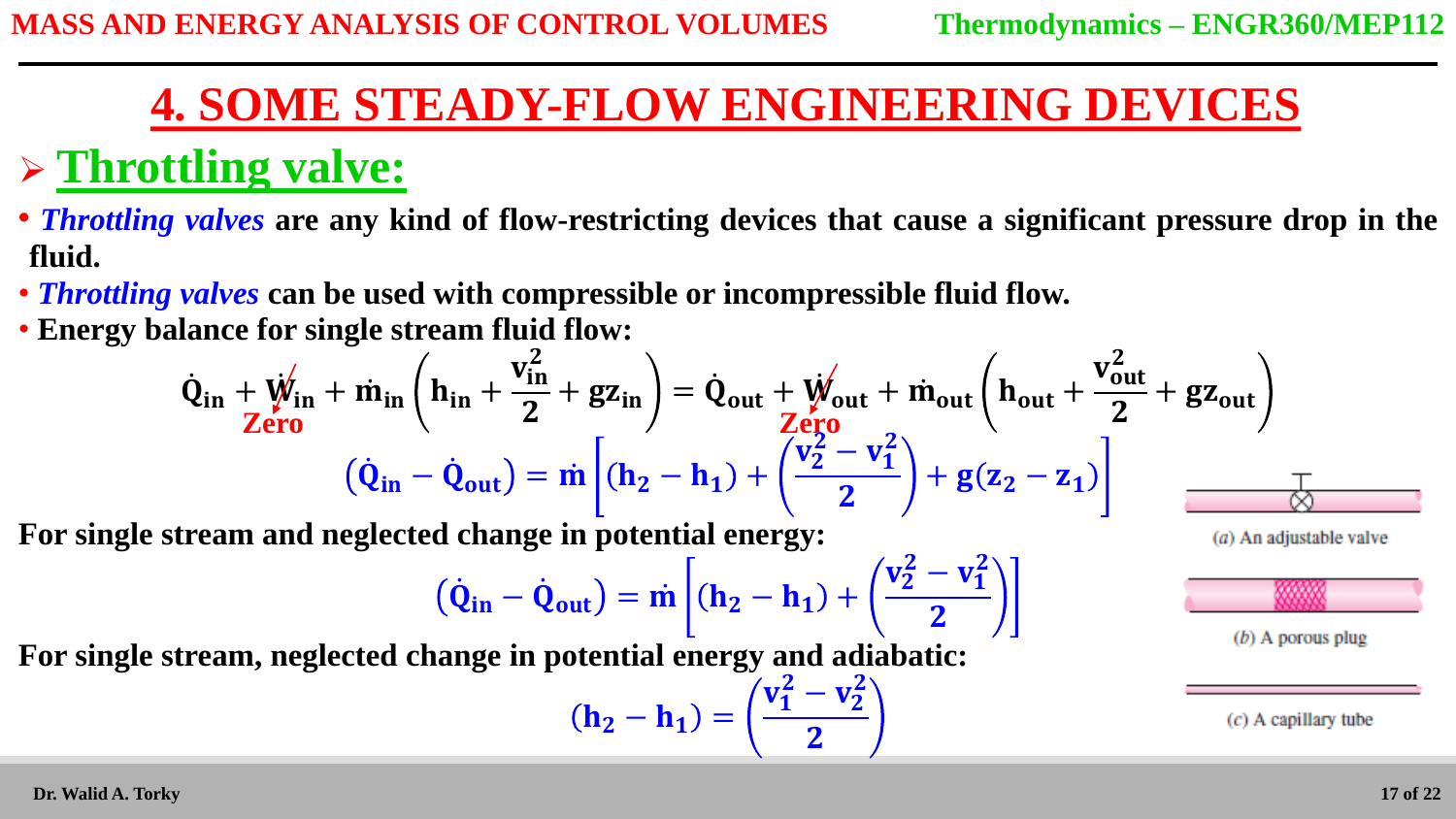### **Throttling valve:**

For single stream, neglected change in potential energy, adiabatic and constant velocity:

 $h_2 = h_1$ 

For single stream, neglected change in potential energy, adiabatic, constant velocity and ideal gas:

 $\mathbf{T}_2 = \mathbf{T}_1$ 



 $(b)$  A porous plug

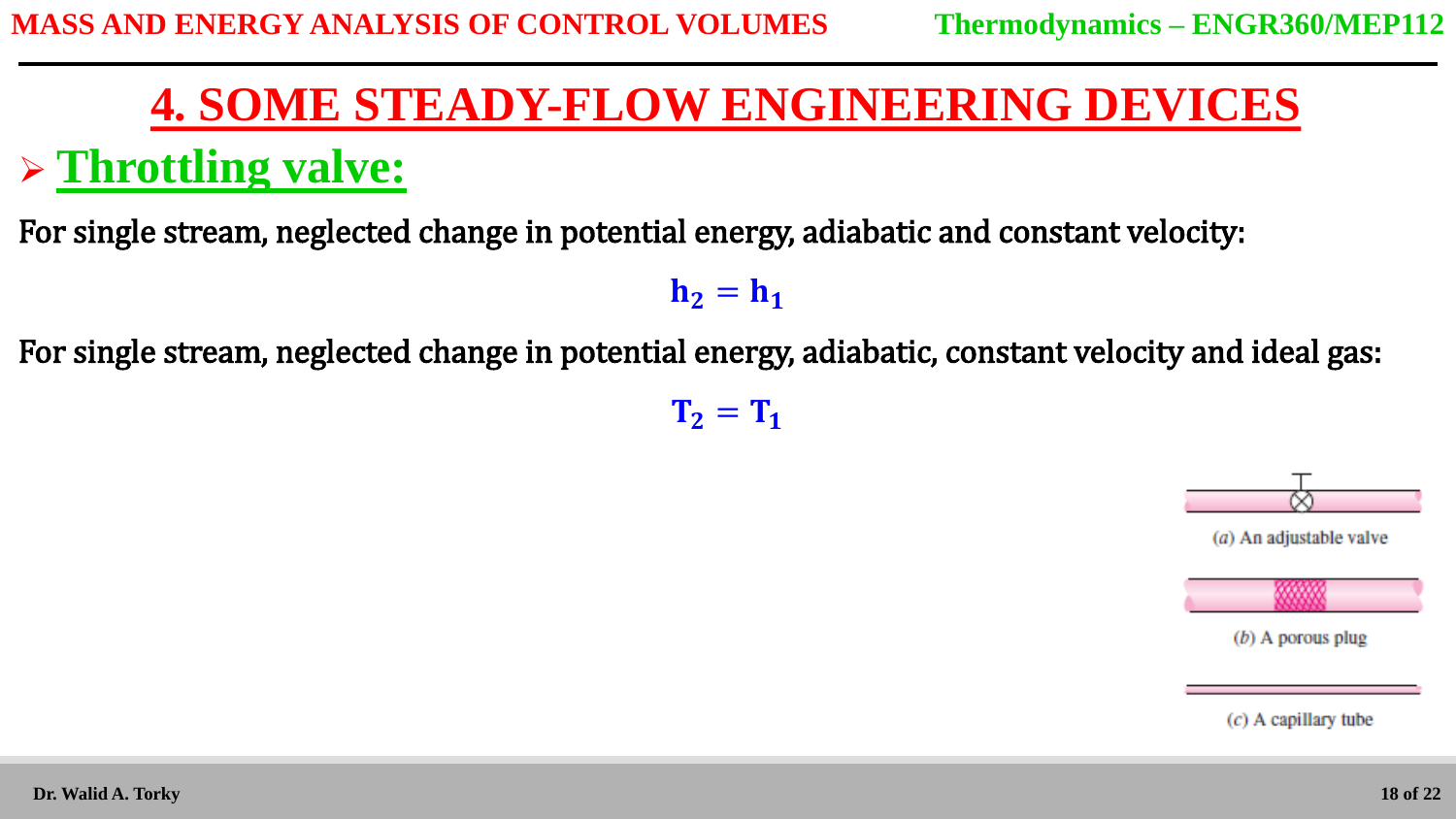### **Mixing chamber:**

• *Mixing chamber* **is a section where the mixing process takes place.**

• **Energy balance:**

$$
\dot{Q}_{in} + \dot{W}_{in} + \sum \dot{m}_{in} \left( h_{in} + \frac{v_{in}^2}{2} + gz_{in} \right) = \dot{Q}_{out} + \dot{W}_{out} + \sum \dot{m}_{out} \left( h_{out} + \frac{v_{out}^2}{2} + gz_{out} \right)
$$
  
\n\* Mass balance:  
\nFor instance, if the mixing chamber has two inlets and one outlet:  
\n
$$
\dot{m}_1 + \dot{m}_2 = \dot{m}_3
$$
\n
$$
(\dot{Q}_{in} - \dot{Q}_{out}) + (\dot{W}_{in} - \dot{W}_{out}) = \dot{m}_3 \left[ h_3 + \left( \frac{v_3^2}{2} \right) + gz_3 \right] - \dot{m}_1 \left[ h_1 + \left( \frac{v_1^2}{2} \right) + gz_1 \right] - \dot{m}_2 \left[ h_2 + \left( \frac{v_2^2}{2} \right) + gz_2 \right]
$$
  
\nFor neglected potential and kinetic energy, adiabatic and no work interaction:

 $\dot{m}_3 h_3 = \dot{m}_1 h_1 + \dot{m}_2 h_2$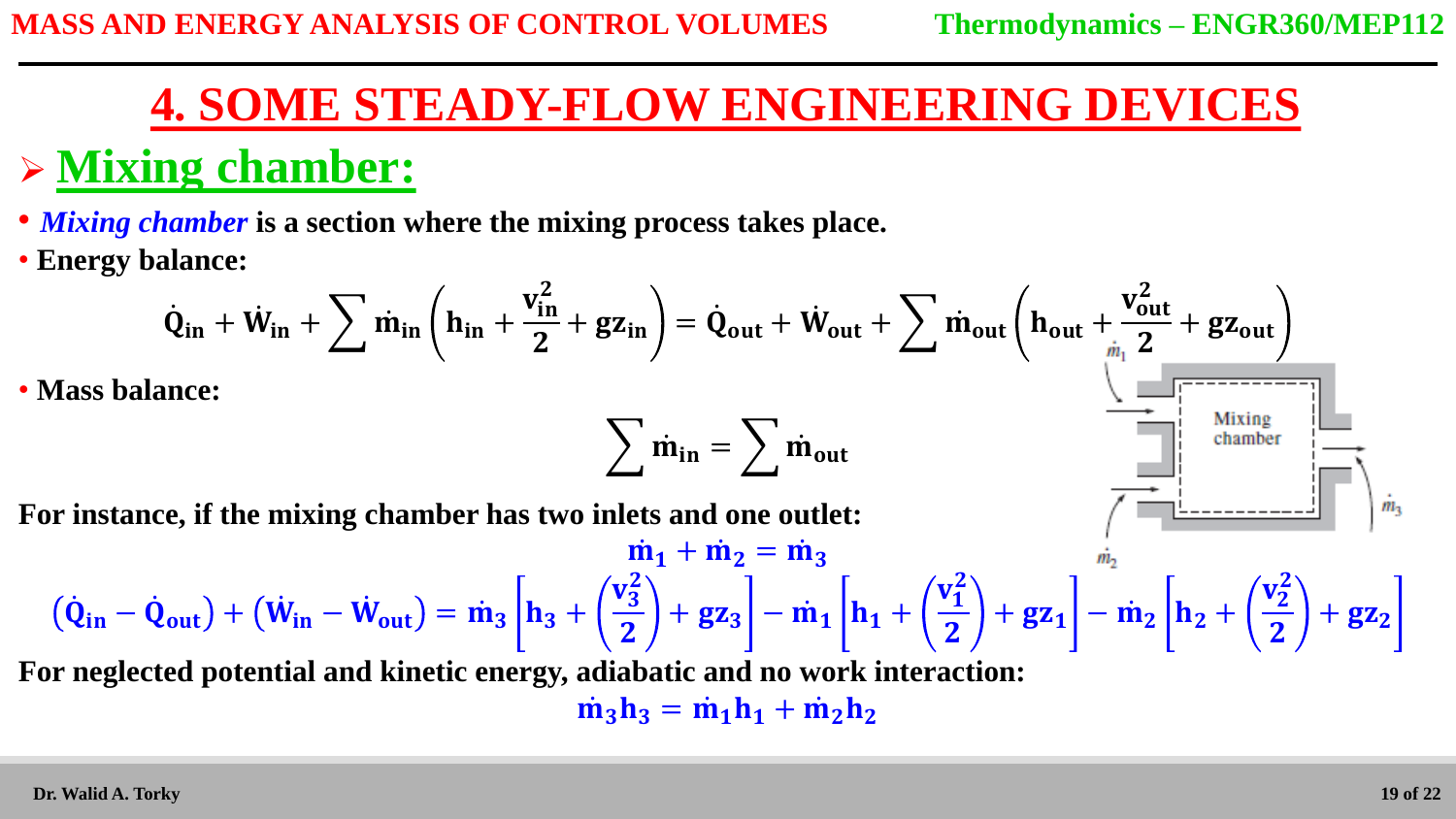### **Heat exchanger:**

• *Heat exchangers* **are devices where two moving fluid streams exchange heat without mixing.**

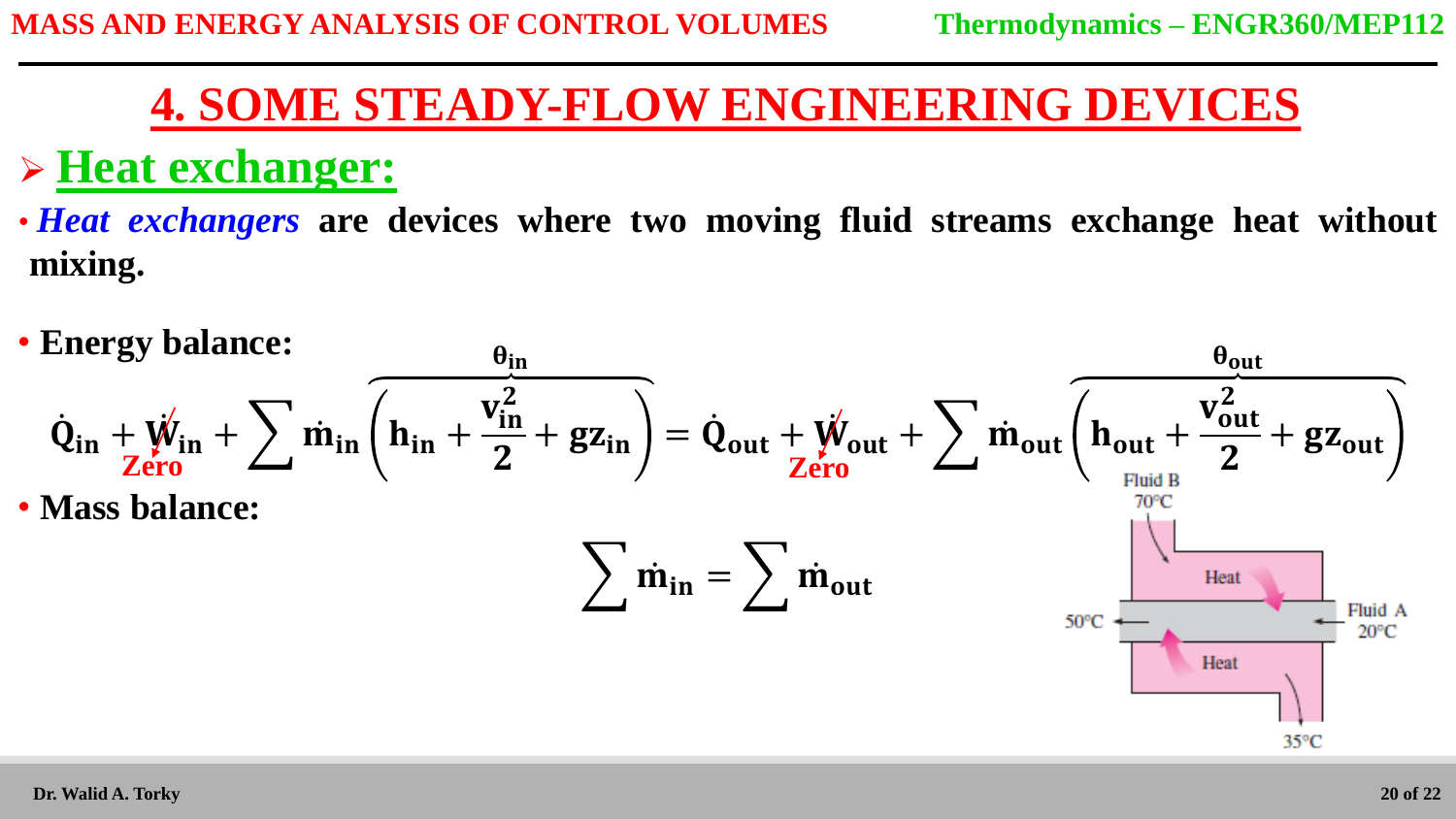### **Heat exchanger:**

**The heat transfer associated with a heat exchanger may be zero or nonzero depending on how the control volume is selected.**



• **Energy balance:**

$$
(\dot{\mathbf{Q}}_{in} - \dot{\mathbf{Q}}_{out}) = \dot{m}_B \theta_2 + \dot{m}_A \theta_4 - \dot{m}_B \theta_1 - \dot{m}_A \theta_3
$$